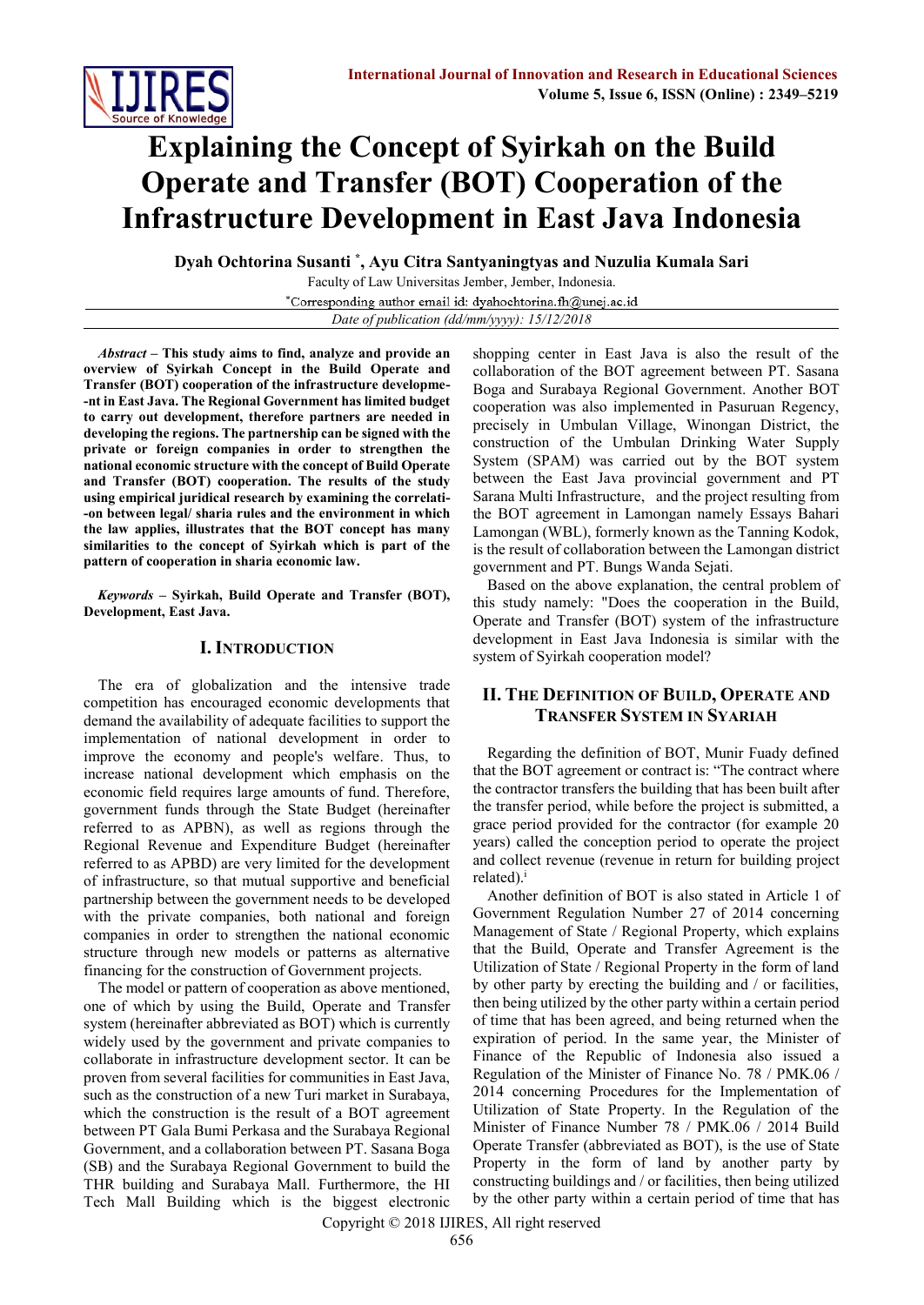

been agreed, then the land will be returned along with the building and / or facilities as the expiration of period. The BOT agreement is also defined as a concept whereby the project is built at the full cost of a private company, several private companies or in collaboration with the State-Owned Enterprises, which is then operated by the contractor and after the operation phase is completed, as specified in the BOT agreement, the project is transferred to the government as the project owner.ii

Regarding the above definition of BOT, the type of BOT construction contract is generally a contract model that involves two parties, namely service users, commonly the government, and service providers, namely the private sector. Service users authorize service providers to build infrastructure and operate it for a certain time (also called the concession period) and the service provider will hand over to the infrastructure service user if the concession period has expired.<sup>iii</sup>

The concept of BOT cooperation as described above, in the concept of mu'amalah Islam is known as *Syirkah*. *Syirkah* means ikhtilath (mixing), which is the mixing of one property with another property which cannot be distinguished.iv In the Compilation of Sharia Economic Law issued by the Supreme Court of the Republic of Indonesia in the form of the Supreme Court Regulation of the Republic of Indonesia Number 02 of 2008 concerning Compilation of Sharia Economic Law, *Syirkah* is a collaboration that can be carried out between two or more capital owners to do joint business with the different amount of capital. Each party participates in the company, and the profits or losses are shared equally or on the basis of the proportion of the capital. $v$  In regard with the definition, jumhur ulama use the word *Syirkah* to label a particular transaction, although there is no mixing of two studies, because the occurrence of a transaction is the cause of mixing.<sup>vi</sup> Furthermore, Warkum Sumitro said that *Syirkah* is a cooperation agreement between the owners of capital (money or goods) to finance a business.<sup>vii</sup>

#### **III. METHOD**

This type of research is an empirical juridical study that examines the correlation between legal / sharia rules and the environment in which the law applies. The type of the research is juridical empirical, so that and the object of this research is a model of infrastructure development cooperation in East Java that applies the Build, Operate, and Transfer (BOT) system. The empirical legal research is also in the form of field research, which is a method to intensivel study the background, recent status, and environmental interactions that occur in social units such as individuals, groups, institutions, or communities. Field research in this study is an in-depth study of several infrastructure facility developments in East Java that collaborate with the Build, Operate, and Transfer (BOT) system, so as to produce a well-organized and complete depiction of the BOT concept applied in East Java specifically regarding infrastructure development.

The approach used in this study is qualitative approach, which according to Bogdan and Taylor in the Moleong in Dyah Ochtorina Susanti is a research procedure that produces descriptive data in the form of written or oral words from people or institutions and observable behavior, directed to the background and individuals holistically. Thus, the descriptive data collected from actors who carry out cooperation in the BOT system, where the data is expected to be a comparison with the concept of cooperation using the Syirkah system.

## **IV. RESULT AND DISCUSSION**

In the current era of globalization and economic development, the government demands the availability of adequate infrastructure to support the implementation of development in every region including in East Java. Thus, the involvement of the community's role to actively contribute is necessary. One of the ways to achieve it is by implementing a Build, Operate and Transfer contract (hereinafter abbreviated as BOT). Collaboration with the BOT system in infrastructure development in East Java has further been carried out such as several infrastructure facilities in Surabaya, such the contract between the Surabaya Regional Government and PT. Gala Bumiperkasa on the construction and management of the Surabaya Regional Turi Market. The contract resulted in agreements in which one of them explained that PT. Gala Bumiperkasa, in this case as an Investor, is required to build a shopping center completed with the facilities, as well as the right to manage and operate Turi market for 25 years, even Investors are also required to maintain the Turi market development project. Therefore, after the construction project was completed in accordance with the agreed time, the land and building were then handed back to the Surabaya Regional Government as the project owner. viiix

Furthermore, cooperation is made between PT. Sasana Boga (SB) and the Surabaya Regional Government to build the THR and Surabaya Mall buildings, and the HI Tech Mall Building, which is the largest electronic shopping center in East Java, is also the result of the BOT agreement contract agreed between PT. Sasana Boga and Surabaya Regional Government. In the agreements, the parties agreed on a period of cooperation for 20 years, which is extended to 10 years. After the period ends, PT. Sasana Boga handed over the THR and Surabaya Mall buildings as well as HI Tech Mall to the Surabaya Regional Government.<sup>x</sup>

The BOT agreement is not only carried out in Surabaya, but also implemented by other regions such as Pasuruan and Lamongan Regencies. In Pasuruan Regency, precisely in Umbulan Village, Winongan District, the construction of the Umbulan Drinking Water Supply System (SPAM) was carried out using the BOT system between the East Java provincial government and PT. Sarana Multi Infrastructure to assist the East Java Provincial Government in preparing and implementing transactions for the Umbulan SPAM project and government guarantees through the PT. Penjaminan Infrastructure Indonesia. $x_i$  In this project, the East Java Provincial Government provided Feasibility Support of Rp. 818 billion, while PT. Sarana Multi Infrastructure was responsible for providing some of the other funds. The result of the agreement is that the SPAM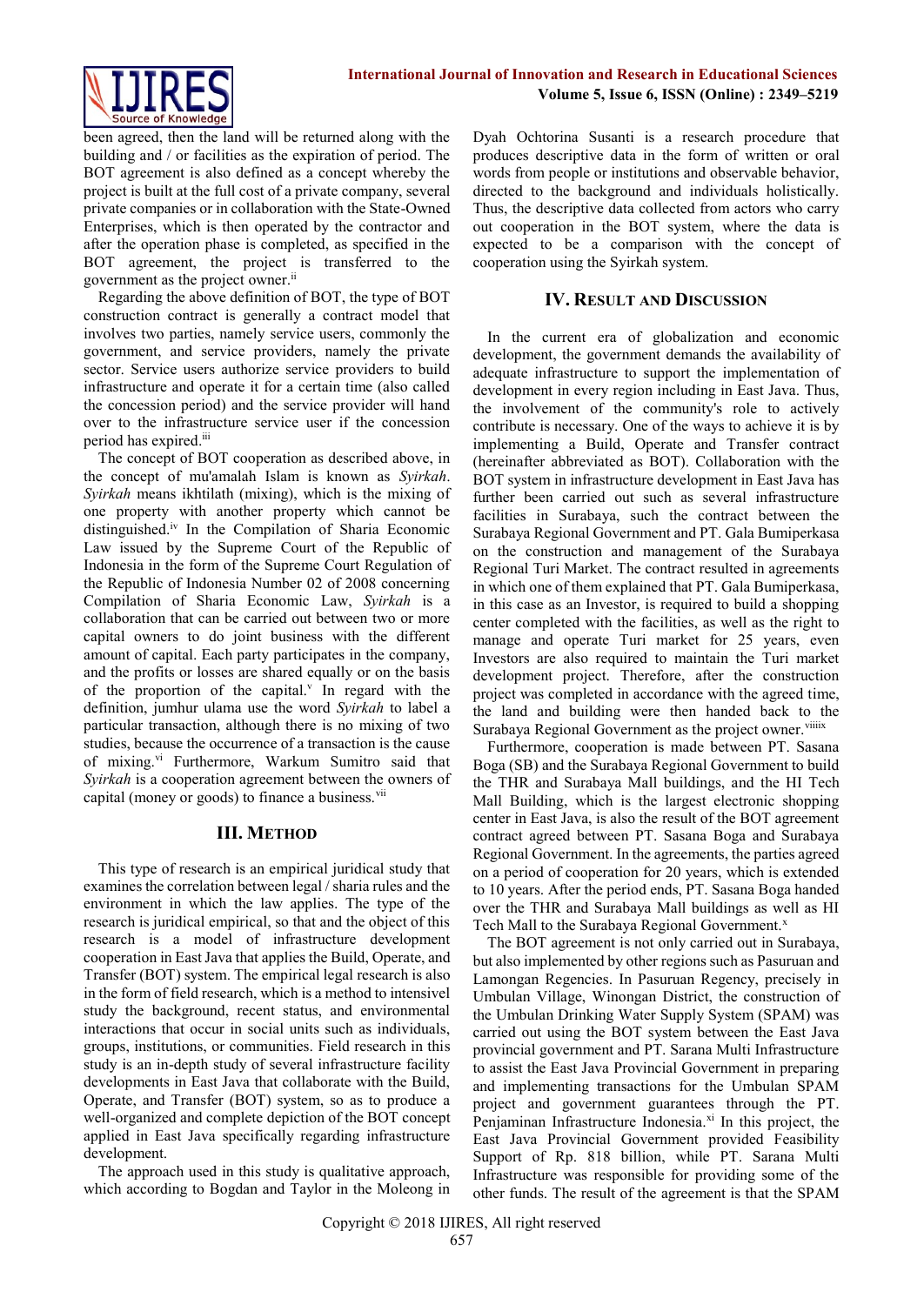

project period lasts for 25 years, which includes the design, construction, operation, maintenance, financing of management facilities and transmission networks with a capacity of 4000 liters / second, which will be carried out by private parties in this case PT Sarana Multi Infrastructure. xii

Furthermore, Wisata Bahari Lamongan (WBL) which was formerly known as the Tanjung Kodok, is the result of Lamongan Local Government and PT. Bunga Wangsa Sejati.<sup>xiii</sup> In cooperation in the development of tourism, the private sector acts as an investor who provides capital to build Wisata Bahari Lamongan, while the local government only provides land. This is as stated in the agreement that the private sector (in this case PT. Bunga Wangsa Sejati) provides 55 billion capital to build the area of Wisata Bahari Lamongan with 25 years periode of time, in addition, for 25 years, PT. Bunga Wangsa Sejati is required to be able to manage tourism until the agreement is renewed to be extended or returned to the Lamongan Local government.<sup>xiv</sup>

Relating with some examples of the BOT agreement on infrastructure development in East Java as above mentioned, it can be seen that the BOT agreement is in great demand by the Regional Government, because the agreement is considered beneficial, both for the Local Government and the Private Sector. Thus, with the BOT agreement, the Regional Government which initially did not have enough budget, could eventually build the infrastructure used for the benefit of the community, even the Regional Government could benefit from the development project. Other benefits are also felt by the private sector, where previously they had only limited budget, through the BOT agreement, investors could establish commercial buildings without having to buy land before.xv

The BOT agreement is an agreement made by two parties, whereby one party authorizes his land to the second party to establish a commercial building, while the second party has the right to operate the building for the definited period based on the agreement. The second party should submit the building to the land owner, when the period expired.<sup>xvi</sup> The BOT agreement is also defined as a form of cooperation between the government (the project owner) and the private sector (Investor), where the project owner grants the Investor the right to construct buildings during the BOT agreement period and transfer ownership of the building to the land rights holder after the expiry of the agreed period of time.xvii Accordingly, the BOT agreement is a concept in which the project is built at the full cost of a private company, several private companies or in cooperation with a State-Owned Enterprise (BUMN) which acts as an Investor, which is obliged to build, operate the building and after the operation phase is completed as specified in the BOT agreement, the project is transferred to the government as the project owner.<sup>xviii</sup>

There are 4 (four) elements of the BOT agreement, namely: $xix$  1) The parties, which consist of the Government as the project owner or exclusive rights holder, and the Investor as the party providing the funds  $x^2$ ; 2) The object agreed upon, namely in the form of land and building<sup>xxi</sup>; 3) Management Rights to Investors, where the Investor handed the right to manage or operate with profit sharing patterns; 4) Transferring, that is after the period expires, the Investor must return the land and the building along with all its facilities to the Government as the project owner and ex- -clusive rights holder.

Based on several BOT agreements on infrastructure development in East Java as previously explained, there are three stages in the implementation of the BOT agreement, namely First, Reconstruction (Build), where the project owner authorize the contractor as the right holder to build an infrastructure facility, where the design and specification of the building is proposed by the right holder to the owner of the project. Second, Operation (Operate), which is the grace period given by the project owner to the right holder to operate and manage the project, in addition, the rights holder is also obliged to maintain the project. Third, the return (Transfer) that is transferring the project management and physical rights to the owner of the project, and the imposition of fees is generally determined in the agreement by the parties.<sup>xxii</sup>

Furthermore, in the implementation of BOT agreement, each party, both government and private, should provide capital and assets in the form of money, goods and services, which are used as bargaining values with the principle of mutual support. Thus, even though the government in the BOT agreement prepares capital, but the private sector is required to play a greater role in providing the various needs needed in the process of project.<sup>xxiii</sup>

The private sector also has the right to operate the finished building project and its facilities for a certain period of time, even the private sector, as the investor has the right to take economic benefits from the project by marketing to third parties, according the designation of the building. Thus, as long as the building is used for commercial purposes, the Investor is still obliged to maintain the building until the end of the concession period, therefore when it is handed over to the landowner, the building and the facilities remain good condition and usable.<sup>xxiv</sup> Thus, when the operation of the building has ended, the investor is obliged to hand over the building and its facilities to the project owner, where the returned building must be in the proper condition as previously agreed. The transfer is done without any conditions from the project owner to pay the value of the building. However, if fees are required in the transferring process, the cost is charged to the investor, unless it has been agreed in advance that the fee is paid by both parties.<sup>xxv</sup> Below is the table of BOT cooperation system model.



Fig. 1. BOT Cooperation System Model. Source: Dyah OS, processed, 2018.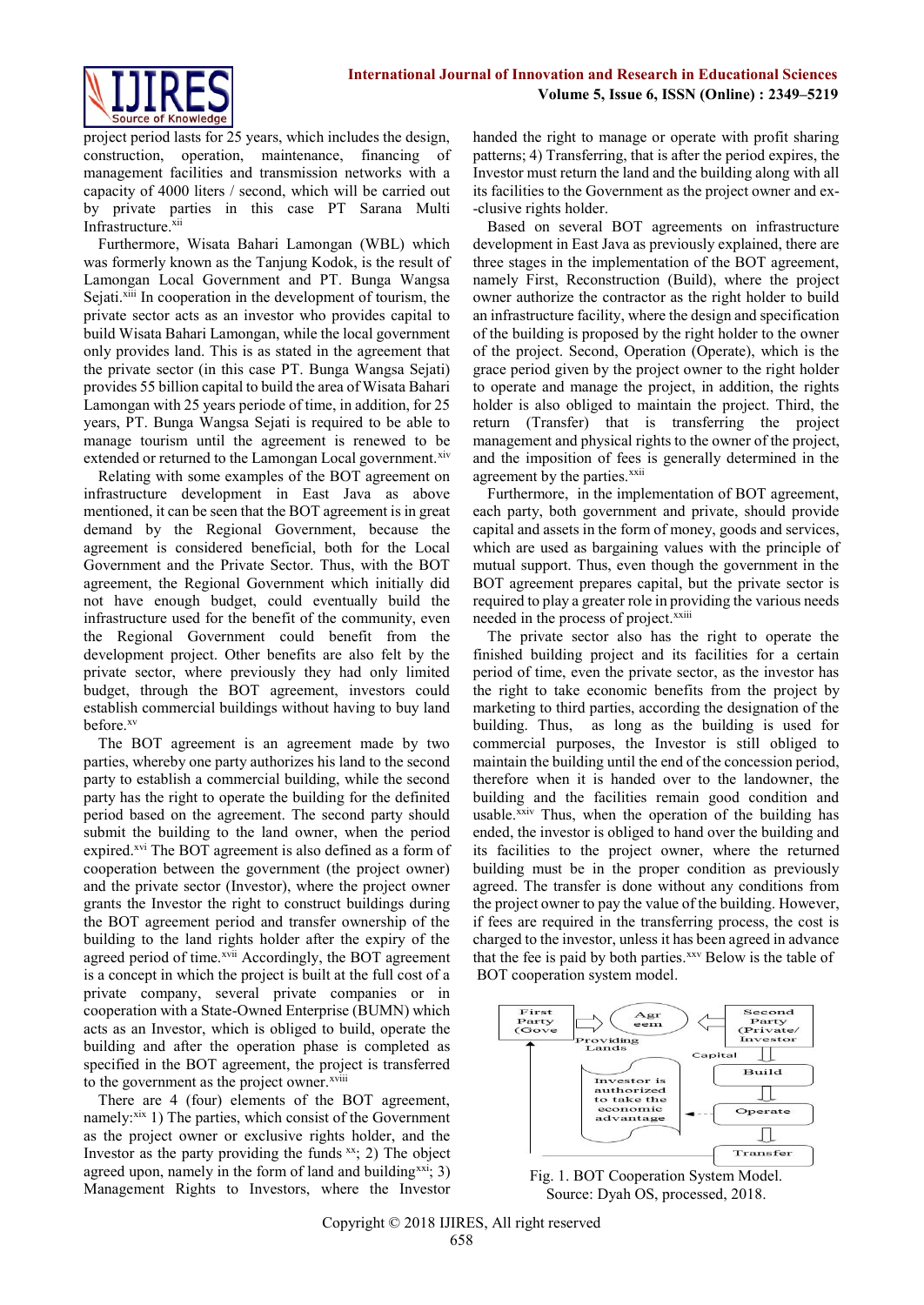

Relating the concept of BOT cooperation as above described, in Islamic Economic Law, this concept is similar to *Syirkah*. *Syirkah* is also known as *Musyarakah*, derived from Arabic with the basic words "*Syirkatan*", and verbs "syarika" which means partners / allies / partners / unions. xxvi Literally, *Syirkah* means ikhtilath (merging or mixing), which is the mixing of one property with another that cannot be distinguished.<sup>xxvii</sup> The terminological, *Syirkah* is defined as a collaboration carried out by two people or more related to capital, skills, or trust in a particular business by sharing profits based on the ratio.<sup>xxviii</sup> The Fiqh scholars also expresses their opinions, According to the Syafi'iyah, *Syirkah* is the right of two or more people on something for fellowship purposes.<sup>xxix</sup> In contrast to Syafi'iyah's view, the Hanafiyah said that Shirkah is an expression of a transaction (contract) on the subject of assets and profits between two people who are cooperated.xxx Another opinion was also expressed by the Malikiyah which defined *Syirkah* as a partnership, namely permission to manage assets (*tasharruf*) owned by two people included, in which both parties allow each other to utilize both properties.<sup>xxxi</sup> The last is Hanabilah Opinion which called *Syirkah* as an association that defines *Syirkah* as the right (authority) for *tasharruf*).<sup>xxxii</sup>

At the academic level, An-Nabhani in Burhanuddin stated that *Syirkah* is a contract between two or more parties, which agrees to undertake a business with the aim of obtaining profits.xxxiii Another definition is also explained by Antonio Syafi'i in Maratun Shalihah, which states that *Syirkah* is a cooperation contract between two or more parties to conduct certain businesses with the capital provided by each party, and an agreement that the benefits and risks will be shared in accordance with the agreement made.<sup>xxxiv</sup> In line with the opinion of Syafi'i Antonio, Muhamad emphasized that *Syirkah* is an association between two or more parties in a project where each party has the right to all profits and is responsible for all losses incurred in accordance with their respective investments. xxxv The definition of *Syirkah* was also stated by Muhamad Sadi is, who in his book uses the term musharaka, namely cooperation between two or more parties for a particular business that each party provides a portion of the funds that the profit will be divided according to the agreement, while the loss is borne in accordance with portion of each fund.<sup>xxxvi</sup>

Based on several definitions of *Syirkah* as above explained, it can be concluded that *Syirkah* is a form of cooperation carried out by two or more people on a particular business and purpose, where each party provides capital, and rofits or loses are carried by both parties in accordance with the agreement made. In this regard, there are conditions that must be met for the legitimacy of the agreement. According to Hanafiyah, the pillars of *Syirkah* are *ijab and qabul*, while the Hanafiyah do not mention other elements as jumhur fuqaha, because the existence of the subject and object of shirkah has become absolute. *xxxvii* In this regard, there are three *Syirkah* pillars which were also opined by Muhammad Syafi'i Antonio, namely: xxxviii

1. Shighat (ijab *and qabul*).

2. Two parties who cooperate or who contract (*al-qaqida-*

*-ni*)

3. Object of the contract, also called al-ma'qual-ihalaih, which includes work (*al-'amal*) and / or capital in the form of assets.

The *Syirkah* pillars as above mentioned must be fulfilled so that cooperation can be said to be legitimate, and in addition to these pillars, there are also special conditions that apply and must be considered by the parties. First, the parties that make the *Syirkah* agreement are authorized to take legal action in the name of the partnership with the permission of other parties. In connection with the consequences of the actions as intended, both profits and losses will be borne jointly by the parties. Second, the profit sharing system must be clearly defined, both in terms of the ratio and the period of distribution according to the agreement. Third, before the division is made, all profits obtained either by one party or the parties constitute the ownership of *Syirkah* or become a joint property.<sup>xxxix</sup>

Regarding the terms and conditions of the above *Syirkah*, it has been stated previously that one of the pillars of *Syirkah* is the existence of an object of contract, one of which is the capital provided by the parties. In the implementation, the amount of capital given does not have to be the same, meaning that capital is adjusted to the ability of the parties. The results of the business in the form of profits will be divided based on the requirements determined by each party, while the distribution of losses is adjusted to the form of the contribution given. $x<sup>1</sup>$ 

Furthermore, in the concept of *Syirkah* cooperation, the capital provided is not only in the form of money or goods, but also in the form of reputation. This can be understood through various forms of *Syirkah*, which are divided into two parts, namely: 1) *Syirkah Amlak*, namely *Syirkah* that occurs not due to a contract, but of a certain effort (ikhtiari) or occurs naturally / automatically (*ijbari*). *Syirkah Amlak* is divided into two types, namely *Syirkah Amlak* ikhtiar, a shirkah that occurs because of the will of each party concerned, such as the grant agreement, will, and purchase, and *Syirkah Amlak ijbari* namely *Syirkah* between two or more people which occurs out of the will of each party, or due to natural events that occur automatically such as the death of a father which causes the division of property among the heirs.<sup>xli</sup> 2) *Syirkah Uqud*, namely two or more parties that agree to integrate assets to conduct business activities, and the outcomes are divided between the parties in the form of profits and losses. This *Syirkah* is categorized into 4 (four) types, namely *Syirkah inan,* Syirkah *mufawadhah*, *Syirkah* abdan, and 4) *Syirkah wujuh.* xlii

First, *Syirkah* inan is collaboration between two or more people to run a business with mutual benefits or losses.<sup>xliii</sup> In this type, the given capital must be realized in the form of money. This means that goods are not applicable for *Syirkah* capital, unless the items have been calculated at the time of the contract.<sup>xliv</sup> It does not required parties provide the same amount of capital, in other words that there is no prohibition if one party provides higher amount off capital than the other, as well as the authority of the management and the benefits obtained.<sup>xlv</sup> Thus, it is permissible if one party is responsible for the business, while the other is not.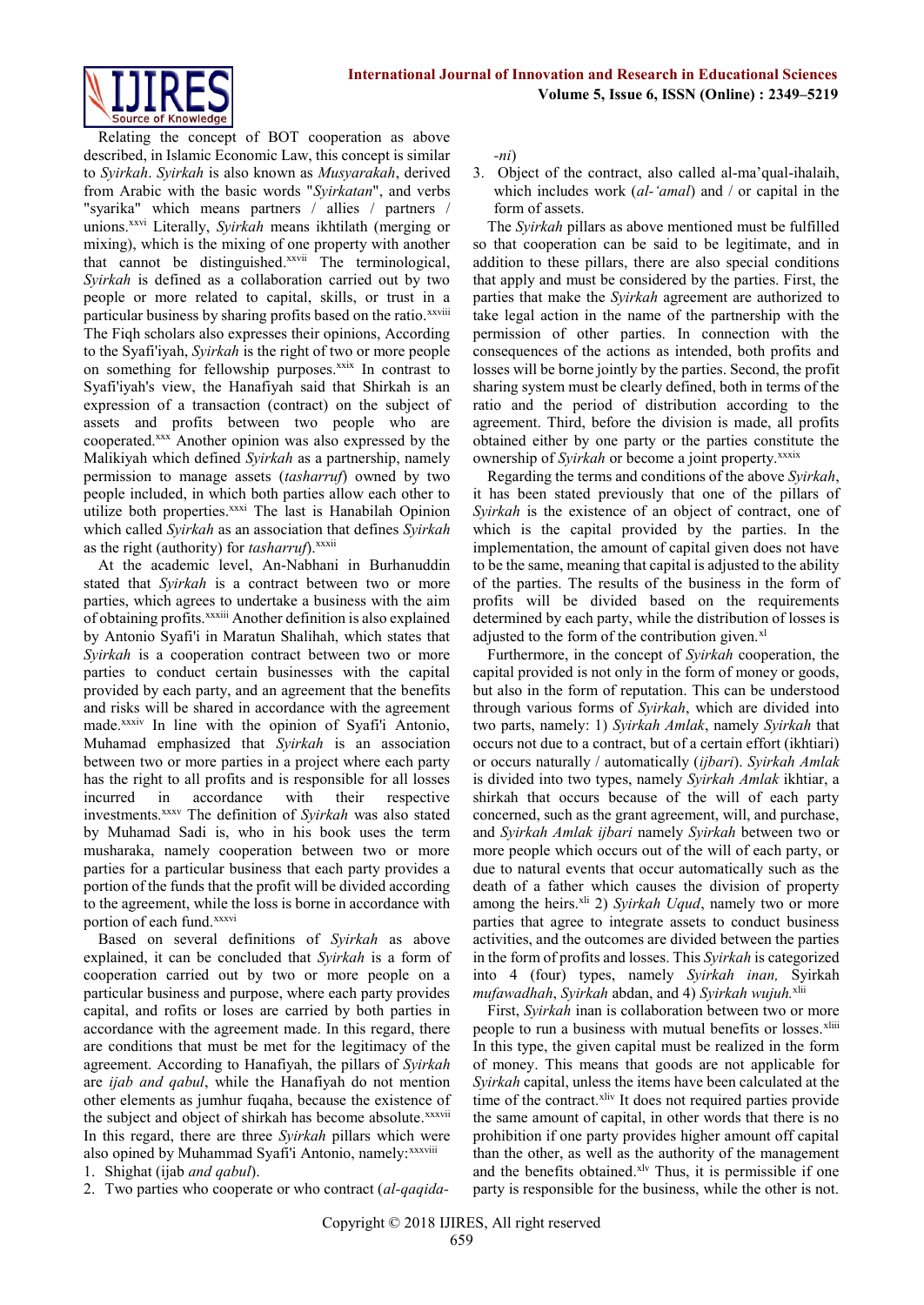

With regard to profit sharing, it can be determined based on mutual agreement, whereas if the parties experience losses, the responsibilities of each party are adjusted to the amount of capital given or can be agreed upon. xlvi

Second is *Syirkah mufawadhah*. Lireally, mufawadhah means equality, meaning that *Syirkah* mufawadah is a form of communion between two or more people to run a business through the equality of capital participation, division of labor, and profits.<sup>xlvii</sup> *Syirkah mufawadhah* is also defined as a cooperation contract between two or more people, where each party provides a portion of the total funds and participates in work, and divides the profits and losses equally. Thus, *Syirkah mufawadhah* is basically similar with *Syirkah* 'inan, but the portion of capital, work, profit sharing, and losses of *Syirkah mufawadhah* borne equally between the two parties.<sup>xlviii</sup>

Third, *Syirkah* Abdan is a coorporation between two or more people who rely on their power or expertise without their assets to receive work.<sup>xlix</sup> It does not require similar skills or abilities, but halal work. Regarding to the profits obtained, it will be shared based on mutual agreement.<sup>1</sup>

Fourth, *Syirkah* wujuh is collaboration between two people with capital from outside the parties. Meaning, one gives capital to two or more people, who act as mudarib, so that the two managers become state-owned companies who can both benefit from the capital of other parties.<sup>li</sup> The capital is given on the basis of one's position, figure, or expertise in the community.<sup>lii</sup>

Based on the explanation of *Syirkah* concept as above described, the BOT concept contains one of the concepts of *Syirkah*, in which the Investor provide capital for costs ranging from construction to operations, while the Regional Government as the project owner provides land for construction projects that are used as agreement object. Thus, by considering the point of view of the agreement or cooperation concept carried out in BOT, some similarities between the BOT and the *Syirkah* concept can be found.

The financial activities carried out by the project owner, the government, is giving permission to the private sector, in this case as the Investor to take economic benefit from the project that was built by marketing to third parties, according to the designation of the building, while the government provides capital in the form of land and run the business directly. Based on this concept, BOT can be compared to *Syirkah Uqud*, more precisely the *Syirkah* Inan. This is due to the fact that the capital and profits are united. Moreover, the authority of the management and the benefits obtained are not required equal, meaning that the project manager or business is allowed only from one party only, and the distribution of profits divided according to mutual agreement.

It is evidenced by the difference in capital handed over by the parties, where the government issues capital in the form of land, while the private party or Investor provides capital in the form of funds for the project to be built. Furthermore, it also relate to differences in authority, where the project manager starting from reconstruction and the operation is handed over to the second party as the Investor, besides that each party agrees to share the outcomes and risks of the business or project carried out in accordance with their respective agreements. The combination of diverse types of capital, and the sharing of outcomes and various risks are also the applications of the *Syirkah* Inan contract. Therefore, other similarities between the BOT concept and the *Syirkah* concept can also be examined in terms of the usefulness of the use of the two systems.

With regard to usefulness, Jeremy Bentham in Nurhadi in Dyah Ochtorina Susanti argued that the law aims to realize what is beneficial or appropriate with the interests of the people, as famous sayings, the Greatest Happiness for the Greatest Number.<sup>liii</sup>

Referring to Bentham's opinion, the cooperation of the BOT system is basically aimed at obtaining benefits, both for the government and the private sector (Investors), and aims to provide adequate services and facilities for the community. The benefits obtained by the private sector, indeed, cannot be separated from the involvement of its employees, this is due to the existence of these benefits, employees of companies that are business partners will also obtain these benefits, therefore the employees welfare is guaranteed.

Other benefits are also felt by the government under cooperation of the BOT system, which initially did not have enough funds to build infrastructure facilities, may be aided by capital or funds from the private sector, so that the availability of infrastructure can be fulfilled, and the public can use the facilities to meet daily needs. This was exemplified by the construction of Pasar Turi, the THR building and Surabaya Mall, as well as the HI Tech Mall Building in Surabaya, which provided job vacancies that might increase community income. Likewise, in the *Syirkah* system cooperation, the parties benefit equally due to mix of capital between the parties, so the parties can make the maximum effort. Each party can also directly manage the business established, because it is a business-owned business, and the distribution of profits is divided according to mutual agreement. It will certainly improve the economy of the community.

Bentham's thoughts were later developed by John Stuart Mill with several modifications. K. Bertens in Richard Schoch recorded 2 (two) important opinions from Mill in the effort to reformulate utilitarianism, namely: First, the opinion which states that the quality needs to be considered as well, because there are higher and lower quality of pleasures. Second, happiness which is an ethical norm is the happiness of all people involved in an event, not the happiness of one person who might act as the main actor.<sup>liv</sup>

Based on Stuart Mill's opinion, in the BOT system cooperation, the interests of the parties are equally considered, where the government has an interest in building infrastructure with insufficient funds, while the private sector has an interest in finding or making an effort to make a profit. Likewise the cooperation of the *Syirkah* system, where each party has an interest in a profit-making business, but with insufficient funds, the funds are merged to be used in opening a business.

Regarding the above explanation, the concept of benefit in Islamic law is known as maslahah mursalah. Maslahah is a synonym for the word benefit. Al-Ghazali argued in Abdul Mannan that according to the origin, maslahah was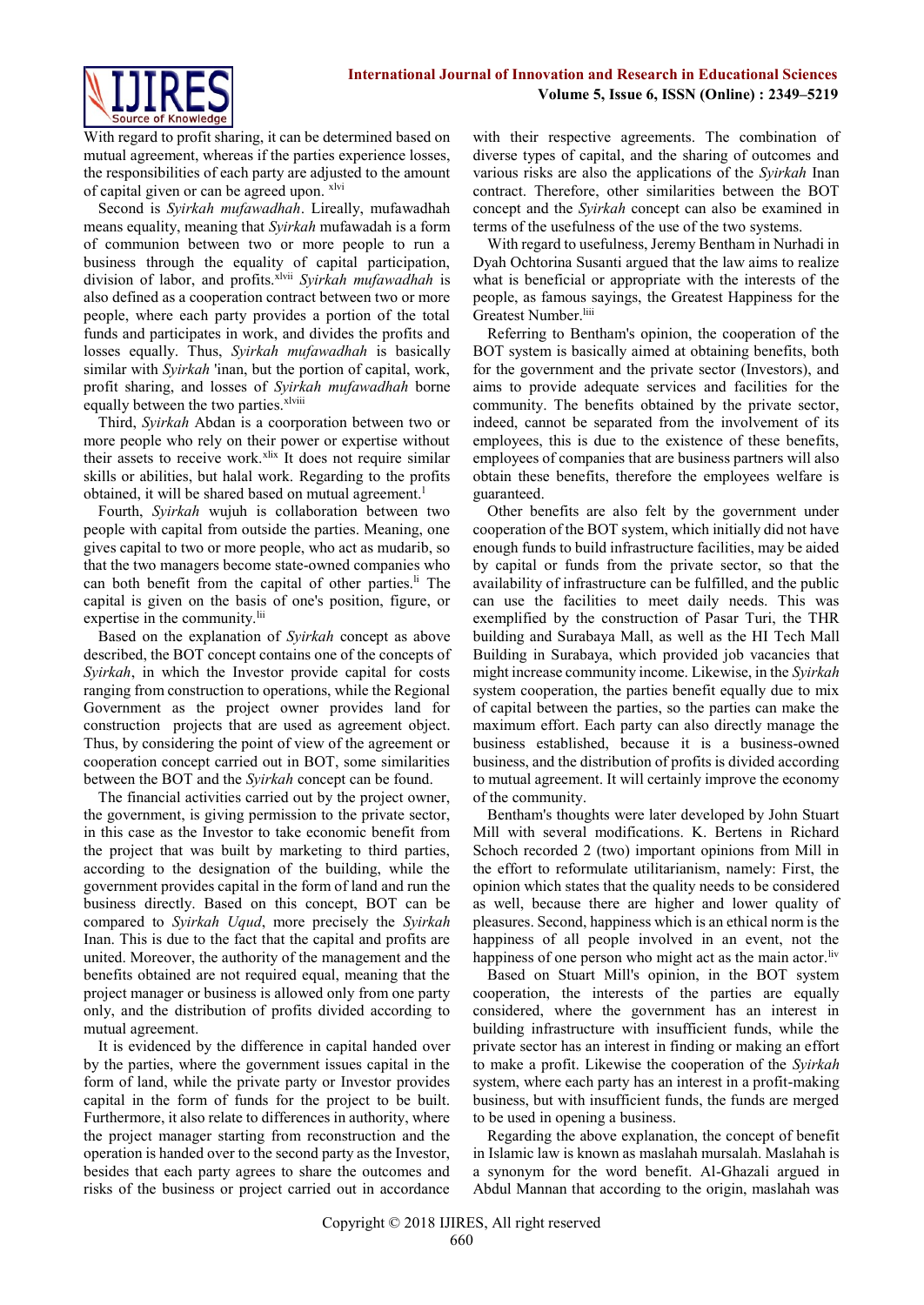

interpreted as something that brought benefits and avoid harm (damage) which in essence was to maintain the purpose of shara 'in establishing the law.<sup>1v</sup> With regard to the definition, mursalah is independent, it is not bound by religious theorem (Al-Qur'an and Al-Hadith) which allow or prohibit it, $\frac{1}{1}$  meaning that there is no particular proposition that justifies or cancels the benefit. Maslahah can also be interpreted as anything that can bring benefits, which includes all efforts to achieve something that is seen as positive or otherwise, all efforts to resist and avoid something that is seen as negative.<sup>lvii</sup> In connection with the definition of maslahah mursalah itself, Wahbah Zuhaili in Abdul Mannan expresses the notion of maslahah mursalah, namely some characteristics that are in line with the actions of the goal of shara ', but there is no particular theorem of shara' that justifies or cancels.<sup>Iviii</sup>

Based on the definition of maslahah mursalah as previously stated, one of benefits of BOT system is to prevent abandonment of the reconstruction due to

insufficient funds, and prevents the government from debts. This is certainly in accordance with the concept of maslahah mursalah, where the BOT system brings many benefits to all parties, and avoid damage that will actually harm the State and society itself. With regard to the *Syirkah* system, in line with the benefits of the BOT system, the existence of cooperation of the *Syirkah* system provides an opportunity for the parties to establish a large business or project, because there is a merger of assets or capital in it, so the parties do not need to borrow from the bank or elsewhere to establish a business, because this will cause debt and loss to the party itself. The outcomes of the established business can also be used to develop the business, or to make a new business, due to mutual benefits. It proves that *Syirkah* system cooperation also brings many benefits, and avoids the parties or the community from harms. The equation of the BOT concept and the concept of *Syirkah* as above described is clearly describe in the following table.

| No. | <b>Explanation</b>                          | <b>BOT Concept</b>                                                                                                                                                                                                                                                                                                                                                                             | <b>Concept of Syirkah</b><br>Consist of two or more parties                                                                                                                                                                                                     |  |  |
|-----|---------------------------------------------|------------------------------------------------------------------------------------------------------------------------------------------------------------------------------------------------------------------------------------------------------------------------------------------------------------------------------------------------------------------------------------------------|-----------------------------------------------------------------------------------------------------------------------------------------------------------------------------------------------------------------------------------------------------------------|--|--|
| 1.  | Subject                                     | Consist of two or more parties                                                                                                                                                                                                                                                                                                                                                                 |                                                                                                                                                                                                                                                                 |  |  |
| 2.  | object                                      | Capital and benefits                                                                                                                                                                                                                                                                                                                                                                           | Capital and benefits                                                                                                                                                                                                                                            |  |  |
| 3.  | Form of Capitals                            | Goods, Money, Land                                                                                                                                                                                                                                                                                                                                                                             | Goods, Money, Service, or Reputation                                                                                                                                                                                                                            |  |  |
| 4.  | Source of Funds                             | Private Sector                                                                                                                                                                                                                                                                                                                                                                                 | Each Party                                                                                                                                                                                                                                                      |  |  |
| 5.  | Aims                                        | <b>Gaining Profits</b>                                                                                                                                                                                                                                                                                                                                                                         | Gaining Profits                                                                                                                                                                                                                                                 |  |  |
| 6.  | Project or<br><b>Business</b><br>Management | Managed by Investor                                                                                                                                                                                                                                                                                                                                                                            | Projects or businesses are managed by the parties,<br>unless making other agrement. For example, the<br>first party is responsible for the business, while the<br>other party is not.                                                                           |  |  |
| 7.  | <b>Stages</b>                               | 1. Building (reconstruction)<br>The project owner authorize the contractor to build an<br>infrastructure facility.<br>2. Operation<br>Investors are given a period of time by the project owner<br>to operate and manage the project. During the operation<br>process, the project owner can give Investor permission<br>to take economic benefits from the project being built<br>3. Transfer | 1. Collection of Capital<br>Each party issues capital for business activities,<br>whether in the form of goods, money or expertise.<br>2. Business Activity<br>Each party can divide the business management<br>according to the agreement<br>3. Profit sharing |  |  |
|     |                                             | After the period over, the Investor should transfer the<br>building and its facilities to the project owner.                                                                                                                                                                                                                                                                                   | The proportion of profits is divided according to<br>mutual agreement. It can be equated with the<br>provided capital, or it can also be different.                                                                                                             |  |  |
| 8.  | Profits and Losses                          | Profits and losses are borne jointly in accordance with the<br>agreement between the parties                                                                                                                                                                                                                                                                                                   | Profits and losses are borne jointly in accordance<br>with the agreement between the parties                                                                                                                                                                    |  |  |

| Table 1. Computation of BOT and Syirkah. |  |  |
|------------------------------------------|--|--|
|                                          |  |  |

Source: Dyah OS, processed, 2018.

Relating to the table above, it can be concluded that basically the concept of BOT system cooperation and *Syirkah* system cooperation is the same, namely in the form of a partnership, where the partnership itself is a combination of two or more capital owners to gain profits in business. Ix In this regard, there are also differences between the two concepts, namely in terms of the division of ownership, which in the BOT system, ownership of the building project can be separated because from the beginning of the agreement it was determined that after the term of the agreement ends, the building and other facilities are handed over and become the property the government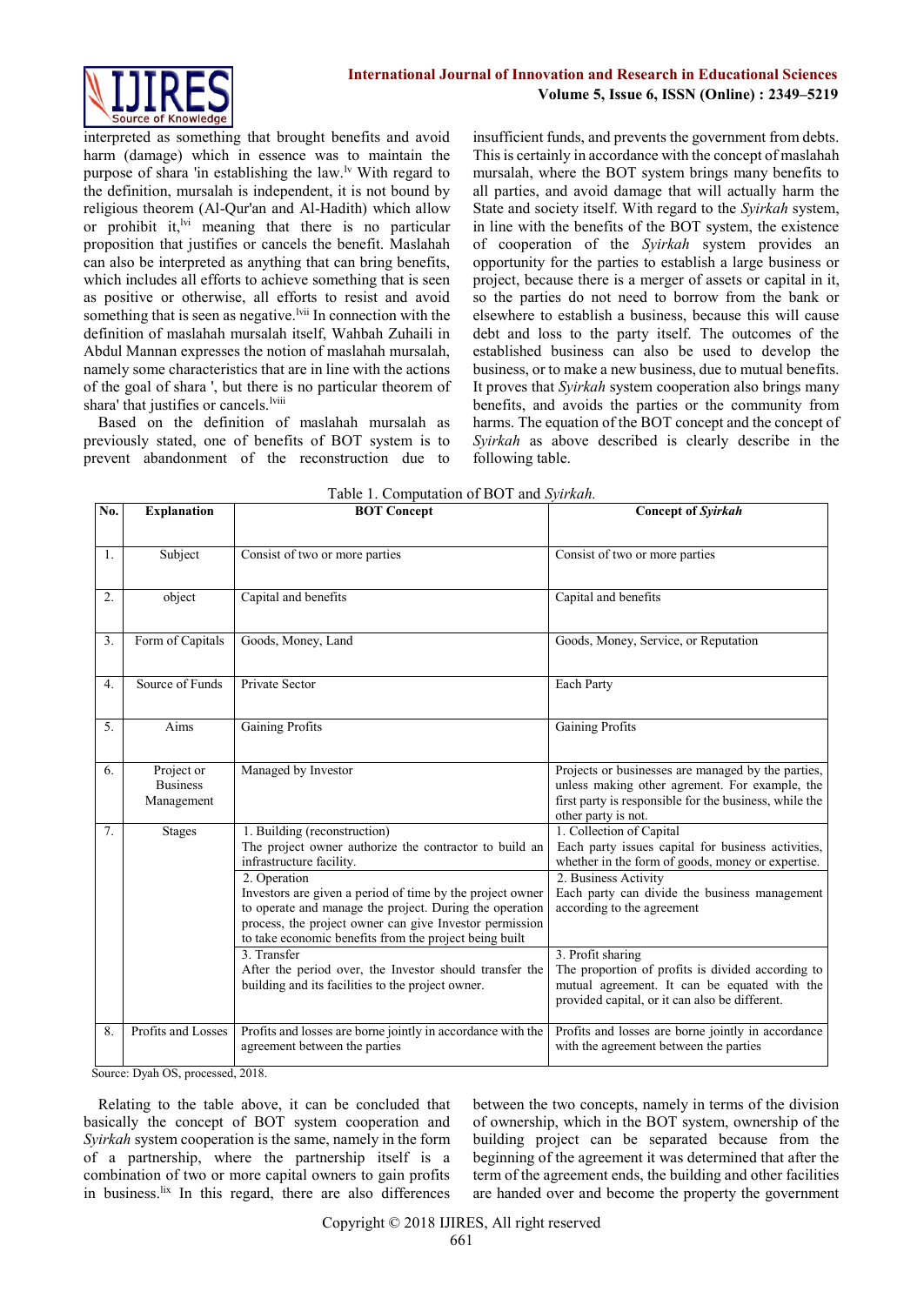

as the project owner. In contrast to the *Syirkah* system cooperation, in which a mixture of the parties' assets has been set in the beginning of the agreement, the building or business becomes joint property, and cannot be separated.

#### **V. CONCLUSION**

The BOT system cooperation in infrastructure development in East Java and the Syirkah system are similar. The similarity is proven by the following elements:

- 1. Agreement subject, consisting of two or more parties (fellowship).
- 2. Objects that are aligned in the form of capital and profits.
- 3. The capital collected is not required to be the same for both parties (It can be in the form of goods, land or money).
- 4. Authority in management should not be equal; it means that the project manager or business is allowed only from one party.
- 5. Benefits are adjusted according to mutual agreement.
- 6. Both systems (the BOT system and the Syirkah system) provide benefits to both parties, especially with regard to the availability of sufficient and fulfilled capital for infrastructure development.

Relating to the above similarities, the differences between the cooperation model of the BOT system and the Syirkah system are found, namely in terms of the division of ownership, where in the BOT system, ownership of the building project can be separated, whereas in the Syirkah system, ownership property cannot be separated.

#### **REFERENCES**

- [1] Abdul Mannan. 2006. Reformasi Hukum Islam di Indonesia [Reformation of the Islamic Law in Indonesia]. Jakarta: PT. Raja Grafindo Persada.
- [2] Anita Kamilah. 2012. Bangun Guna Serah (Build Operate and Transfer/BOT) Membangun Tanpa Harus Memiliki Tanah (Perspektif Hukum Agraria, Hukum Perjanjian Dan Hukum Publik) [Build Operate and Transfer / BOT) Build without Having to Own Land (Agrarian Law Perspective, Agreement Law and Public Law)]. Bandung: Keni Media
- [3] Ascarya. 2008. Akad & Produk Bank Syariah [Sharia Banks Products and Contracts]. Jakarta: PT. Raja Grafindo Persada.
- [4] Bambang Pujianto dkk. 2005. Analysis Potensi Penerapan Kerjasama Pemerintah Swasta Dalam Pengembangan Infrstruktur Transportasi di Perkotaan [Analysis of the Potential Application of Public Private Partnership in the Development of Urban Transport Infrastructure]. Semarang: Universitas Diponegoro.
- [5] Budi Santoso. 2008. Aspek Hukum Pembiayaan Infrastruktur dengan Model BOT (Build, Operate and Transfer [Legal Aspects of Infrastructure Financing with the BOT (Build, Operate and Transfer) Model]. Yogyakarta: Genta Press.
- [6] Burhanuddin. 2009. Hukum Kontrak Syariah [Law of Sharia Contract]. Yogyakarta: BPFE.
- [7] Chairuman Pasaribu dan Suhrawardi K. Lubis. Hukum Perjanjian Dalam Islam [Law of Agreement in Islam]. Jakarta: Sinar Grafika, 2004.
- [8] Direktorat Bina Investasi Infrastructure dan Direktorat Jenderal Bina Konstruksi. 2017. Pedoman Supervisi Teknis Pelaksanaan KPBU Bidang SPAM [Technical Supervision Guidelines for PPP Implementation in SPAM Sector]. Jakarta: Kementerian Pekerjaan Umum dan Perumahan Rakyat.
- [9] Dyah Ochtorina Susanti. 2006. Thesis: Pelaksanaan Perjanjian Pembiayaan Murabahah dengan Sistem Bai'u Salam Ditinjau dari Sudut Pandang Hukum Islam(Studi di PT. Bank Perkreditan

Rakyat Syari'ah Daya Artha Mentari Bangil-Pasuruan) [Implementation of the Murabahah Financing Agreement with the Bai'u Salam System Judging from the Islamic Law Perspective (Study at the Syari'ah Daya Credit Bank PT Artha Mentari Bangil-Pasuruan)]. Malang: Fakultas Hukum Universitas Brawijya.

- [10] Dyah Ochtorina Susanti dan Siti Nur Shoimah. Urgensi Pencatatan Perkawinan (Perspektif Utilities [Urgency of Marriage Registration (Perspective Utilities]. Rechtldee Junal Hukum, Vol. 11 No. 2, December 2016.
- [11] Ghufron A. Mas'adi. 2002. Fiqh Muamalah Kontekstual [Contextual Fiqh Mumalah]. Jakarta: PT. Raja Grafindo Persada.
- [12] Hidayatul Masitoh. Public Private Partnership (PPP) Pengelolaan Aset Daerah Studi Deskriptif tentang Kemitraan antara Perusahaan Daerah Pasar Surya (PDPS) Surabaya dengan PT Arwinto Intan Wijaya (AIW) dalam Pembangunan dan Pengembangan Darmo Trade Centre (DTC) Surabaya [Public Private Partnership (PPP) Regional Asset Management Descriptive Study of Partnerships between the Regional Surya Market Company (PDPS) Surabaya and PT Arwinto Intan Wijaya (AIW) in the Surabaya Establishment and development of the Darmo Trade Center (DTC).]. Jurnal Kebijakan dan Manajemen Publik. Vol. 2 No.1, January 2014.
- [13] Ima Oktorina. 2010. Thesis: Kajian Tentang Kerjasama Pembiayaan dengan Sistem BOT dalam Revitalisasi Pasar Tradisional [Study of Financing Cooperation with the BOT System in Revitalizing Traditional Markets]. Semarang: Universitas Diponegoro.
- [14] Kompilasi Hukum Ekonomi Syari'ah [Compilation of Sharia Economic Law]. 2008. Jakarta: Mahkamah Agung Republic Indonesia.
- [15] Lalu Hadi Adha. Kontrak Build Operate Transfer Sebagai Perjanjian Kebijakan Pemerintah Dengan Pihak Swasta [Build Operate and Transfer Contract as Government Policy Agreement with Private Parties]. Jurnal Dinamika Hukum, Vol. 11 No. 3 September 2011.
- [16] Maeva Maishara, et. all. Kajian Kerjasama Build, Operate and transfer (BOT) Pada Pembangunan Pasar Modern Di Kabupaten Kudus. Diponegoro Law Review [Build, Operate and transfer Cooperation (BOT) Study on Modern Market Development in Kudus Regency], Volume 5, Number 2, Year2016.
- [17] Maratun Shalihah. Konsep Syirkah Dalam Waralaba. Jurnal Tahkim, Vol. XII, No. 2, December 2016.
- [18] Mardani. 2012. Fiqh Ekonomi Syariah : Fiqh Muamalah [Sharia Economic Fiqh: Muamalah Fiqh]. Jakarta: Kencana.
- [19] Muhamad Sadi Is. 2015. Konsep Hukum Perbankan Syariah: Pola Relasi Sebagai Institusi Intermediasi dan Agen Investasi [Concept of Sharia Banking Law: Relationship Patterns as Intermediation Institutions and Investment Agents]. Malang: Setara Press.
- [20] Muhamad. 2000. Sistem dan Procedure Operational Bank Syariah [Sharia Bank Operational Systems and Procedures]. Yogyakarta: UII Press.
- [21] Muhammad Chusnul Khitam. Kerjasama Antara Pemerintah Daerah, Swasta, Dan Masyarakat Dalam Pengembangan Pariwisata [Cooperation between Regional, Private, and Community Governments in Tourism Development]. Jurnal EKBIS, Vol. VI No. 1, March 2012.
- [22] Muhammad Zea Algabili, et. all. Pelaksanaan Perjanjian Build Operate and Transfer (Bot) Dalam Pembangunan Aset Milik Pemerintah Daerah (Studi Pada Proyek Pembangunan Dan Pengelolaan Pasar Turi Kota Surabaya) [Implementation of the Build Operate and Transfer (Bot) Agreement in the Construction of Regional Government-Owned Assets (Study on Surabaya Turi Market Development and Management Projects)]. Diponegoro Law Journal, Vol, 5, No. 4, 2016.
- [23] Muhammad Ismail Yusanto. 2002. Menggagas Bisnis Islam [Initiating Islamic Business]. Jakarta: Gema Insani Pers.
- [24] Muhammad Sa'id Ramadhan Al-Buti. 1967. Dawabit al-Maslahah fi al-Shariah al-Islamiyyah. Dimashq : Al-Taba' Al-Umawiyyah.
- [25] Muhammad Syafi'i Antonio. 1999. Bank Syariah Wacana Ulama dan Cendekiawan [Islamic Banks Discourse on Ulama and Scholars]. Jakarta: Tazkia Institute. 2001. Bank Syariah: dari Teori ke Praktik. Jakarta: Gema Insani.
- [26] Munawar Kholil. 1955. Kembali Kepada Al-Quran dan As-Sunnah [Returning to the Quran and Sunnah]. Semarang: Bulan Bintang.

Copyright © 2018 IJIRES, All right reserved